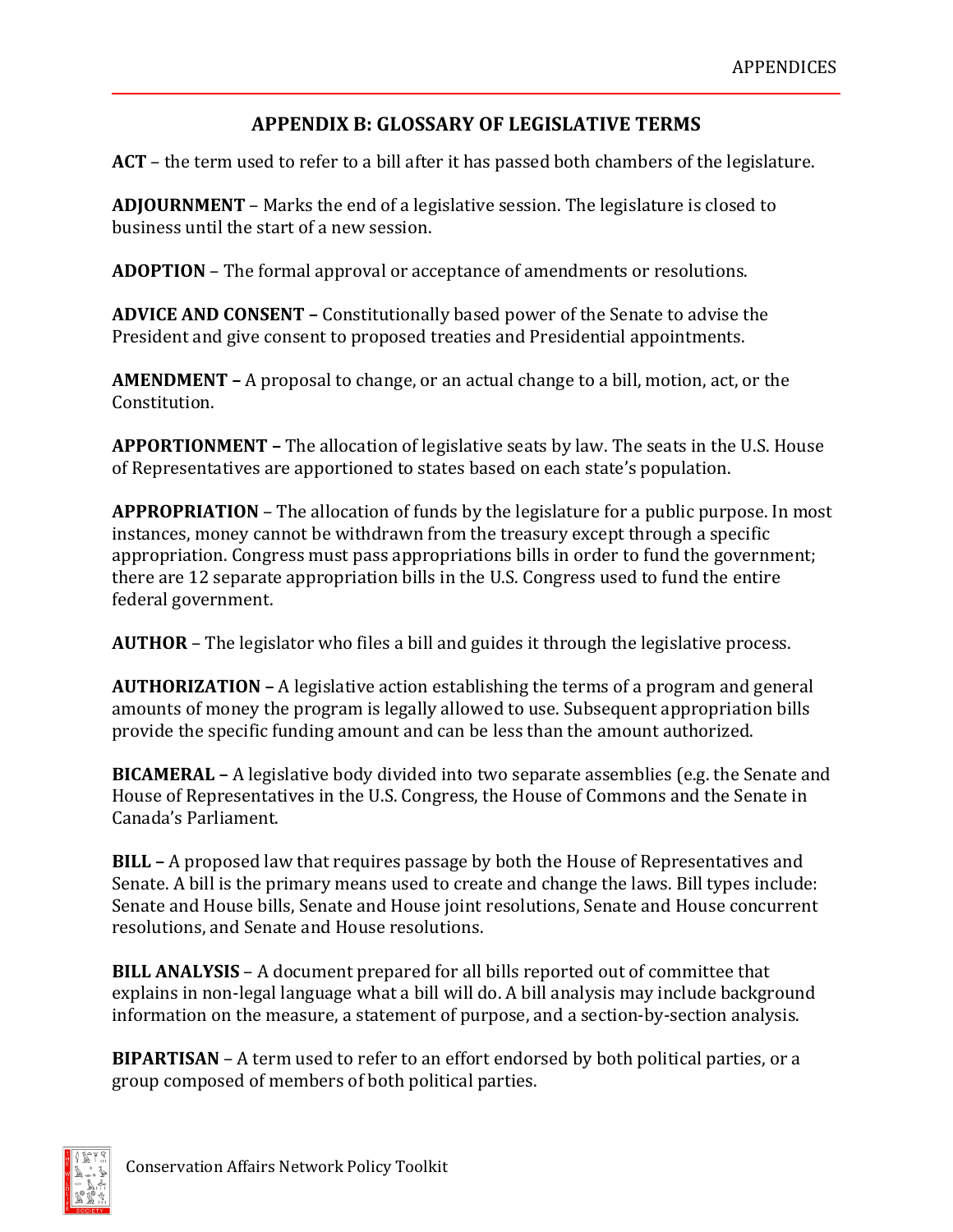**BLOC –** Representatives or Senators who are members of a group with common interests.

**BUDGET –** The executive branch's annual proposal to Congress anticipating revenue and expenditures by the federal government for the upcoming fiscal year.

**BUDGET RESOLUTION –** Originating in Congress, the budget resolution sets spending ceilings for the fiscal year in response to the budget proposed by the executive branch.

**CALENDAR –** A list of bills or resolutions to be considered by a committee, sub-committee, the House, or the Senate.

**CAUCUS –** A meeting of members of a political party, usually to decide policy or select members to fill positions. The term also refers to the group itself, or of any other grouping of elected representatives focused on a particular issue (i.e. Congressional Sportsmen's Caucus, Invasive Species Caucus).

**CHAMBER –** One portion of the legislature. The House of Representatives and the Senate are the two chambers in the United States Congress.

**CLOTURE –** The closing of debate in the Senate, or ending of a filibuster by the required three-fifths vote (60 senators), thereby allowing a bill to be voted on.

**COMMITTEE –** Group of appointed legislators who consider legislation and guide congressional action on particular issues.

**COMMITTEE CHAIR -** A member of the majority party, assigned the position by party leadership, who guides the committee and determines legislative action.

**COMMITTEE REPORT** – The text of a bill or resolution and its required attachments that is prepared when the measure is reported from a committee for further consideration by the members of the full chamber. The committee report includes the recommendations of the committee regarding action on the measure by the full House or Senate and is generally necessary before a measure can proceed through the legislative process.

**COMPANION BILL** – A bill introduced in either the House or Senate that is identical or similar to a bill introduced in the other house.

**CONFEREES –** Members of a conference committee that is composed of Senators and Representatives named to work out differences between same‐subject bills passed by both chambers. Once the conferees have agreed on compromises in the bills, each chamber must vote on the revised bills before the bills can be signed into law by the Executive office.

**CONGRESSIONAL RECORD –** A daily account of House and Senate debates, votes, and comments published by the Government Publishing Office.

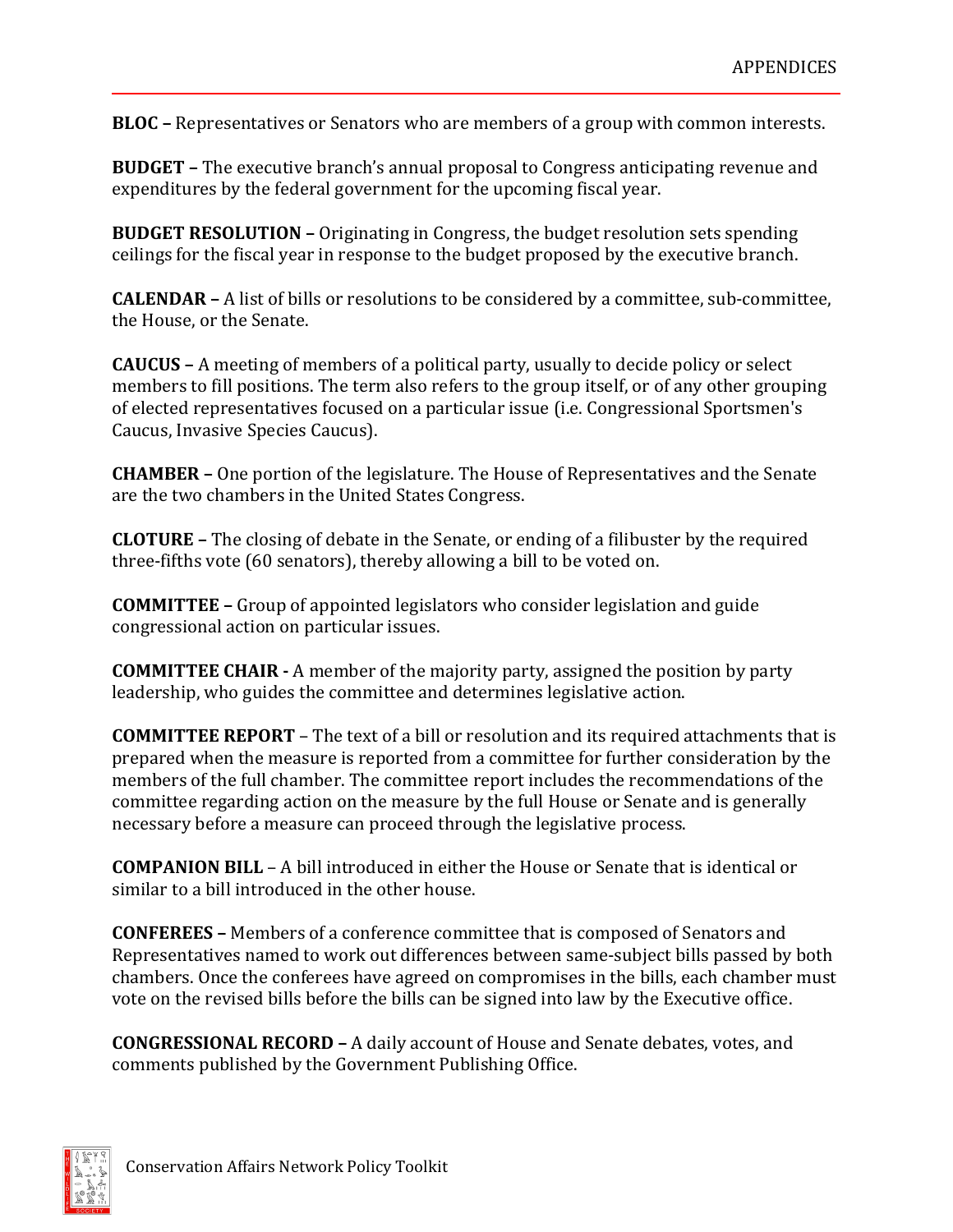**CONGRESSIONAL SESSION –** The assembly of Congress to conduct business. Each Congress has at least two congressional sessions, one each year.

**CONSTITUENT** – A citizen residing within the district of an elected representative.

**CONTINUING RESOLUTION –** Legislation providing continued funding for a federal department or program, usually at the previous fiscal year's funding level. Used when Congress fails to pass necessary appropriations bills for a new fiscal year.

**CONVENE** – To assemble or call to order the members of a legislative body.

**EARMARK** – A congressional provision directing funds to be spent on specific projects. Also referred to as congressionally directed spending.

**ENACTING CLAUSE –** The initial language in a bill saying "*be it enacted*." To prevent the bill from being in effect, a legislator will move to "*strike the enacting clause*."

**ENGROSSED BILL** – Official copy of a bill passed by either the House or Senate.

**ENROLLED BILL –** Final certified copy of a bill passed in identical form by the House and Senate.

**EXECUTIVE SESSION –** A meeting closed to the public.

**EXTENSION OF REMARKS –** Comments that were not spoken on the floor but inserted into the Congressional Record by a Senator or Representative.

**FILIBUSTER** – Talking and debating a bill in an effort to change it or kill it.

**FISCAL YEAR –** The 12-month period denoted "FY XXXX" in which funds are apportioned. The U.S. federal government's fiscal year begins October 1st of the previous year and ends the following September 30<sup>th</sup>. For example, FY 2015 begins October of 2014.

**FLOOR** – The meeting chamber of either the House or Senate.

**FLOOR ACTION** – Action taken by either House or Senate on a bill reported by a committee. Members may propose amendments, enter debate, seek to promote or prevent a bill's passage, and vote on its final passage.

**FLY-IN** – An event bringing constituents from different jurisdictions/geographic areas to the legislative capitol (i.e. state or federal capitals) to advocate on behalf of a common interest or broadly-supported legislation. Fly-ins may also occur in a virtual setting, with many virtual meetings scheduled with offices in a set timeframe.

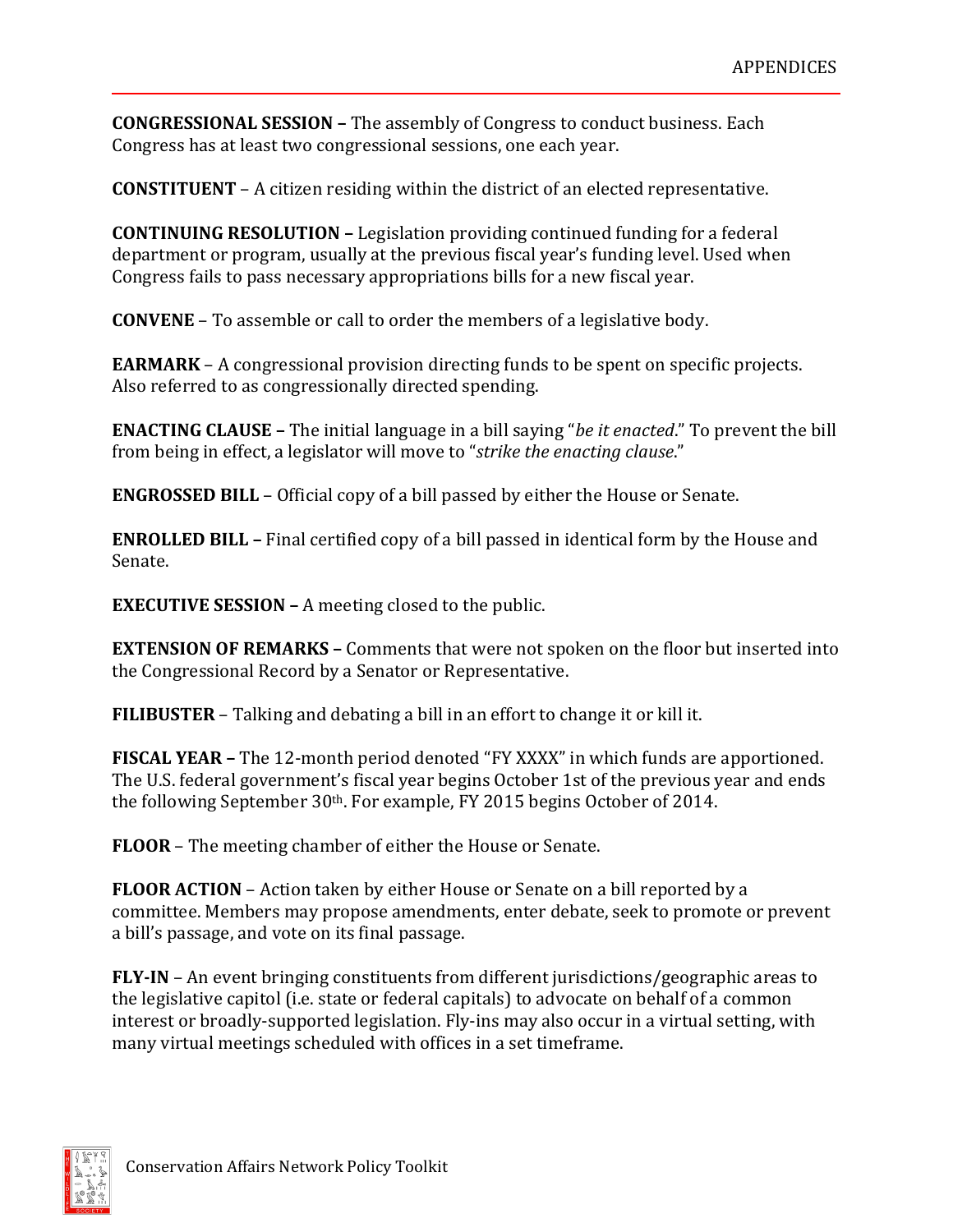**GERRYMANDER** – To divide a state, county, or other political subdivision into election districts in an unnatural manner to give a political party or ethnic group an advantage over its opponents.

**HEARING** – A meeting of the Senate, House of Representatives, committee, subcommittee, or special committee of Congress to obtain information and solicit opinions on proposed legislation, conduct an investigation, or conduct oversight on the actions of a government agency or the implementation of a Federal law.

**HOPPER –** The box in which proposed bills are placed.

**INTRODUCE** – Placing a new bill in the Hopper to start the process of moving a bill through the legislature. This is the first stage of the bill process.

**JOINT COMMITTEE –** A committee that includes both Senators and Representatives.

**JURISDICTION** – Authority to interpret and apply law. Jurisdiction is often used to mean the geographical area in which a governing body's authority applies.

**MAJORITY LEADER –** Leader of the majority party in either the House or the Senate.

**MARKUP** – A committee session where the members perform a section-by-section review and revision of one or more bills.

**MINORITY LEADER** – Leader of the minority party in either the House or the Senate.

**MOTION** – A formal suggestion presented to a legislative body for action by one of its members while the body is meeting.

**NONPARTISAN** – Free from party domination.

**PAIRING –** An agreement by two members of Congress to be recorded on opposite sides of an issue if one or both persons will be absent when the vote is taken. The votes are not counted, but make the members' positions known.

**PASSAGE** – Approval of a measure by the full body.

**PETITION** – An official request submitted under the federal Endangered Species Act to either list, reclassify, or delist a species, or revise the definitions of critical habitat for a species.

**POINT OF ORDER –** An objection by a Senator or Representative to a rule being violated.

**PRESIDENT PRO TEMPORE** ‐ The Vice President is the president of the Senate, but is present only for crucial votes. In their place, the Senate elects a president pro tempore

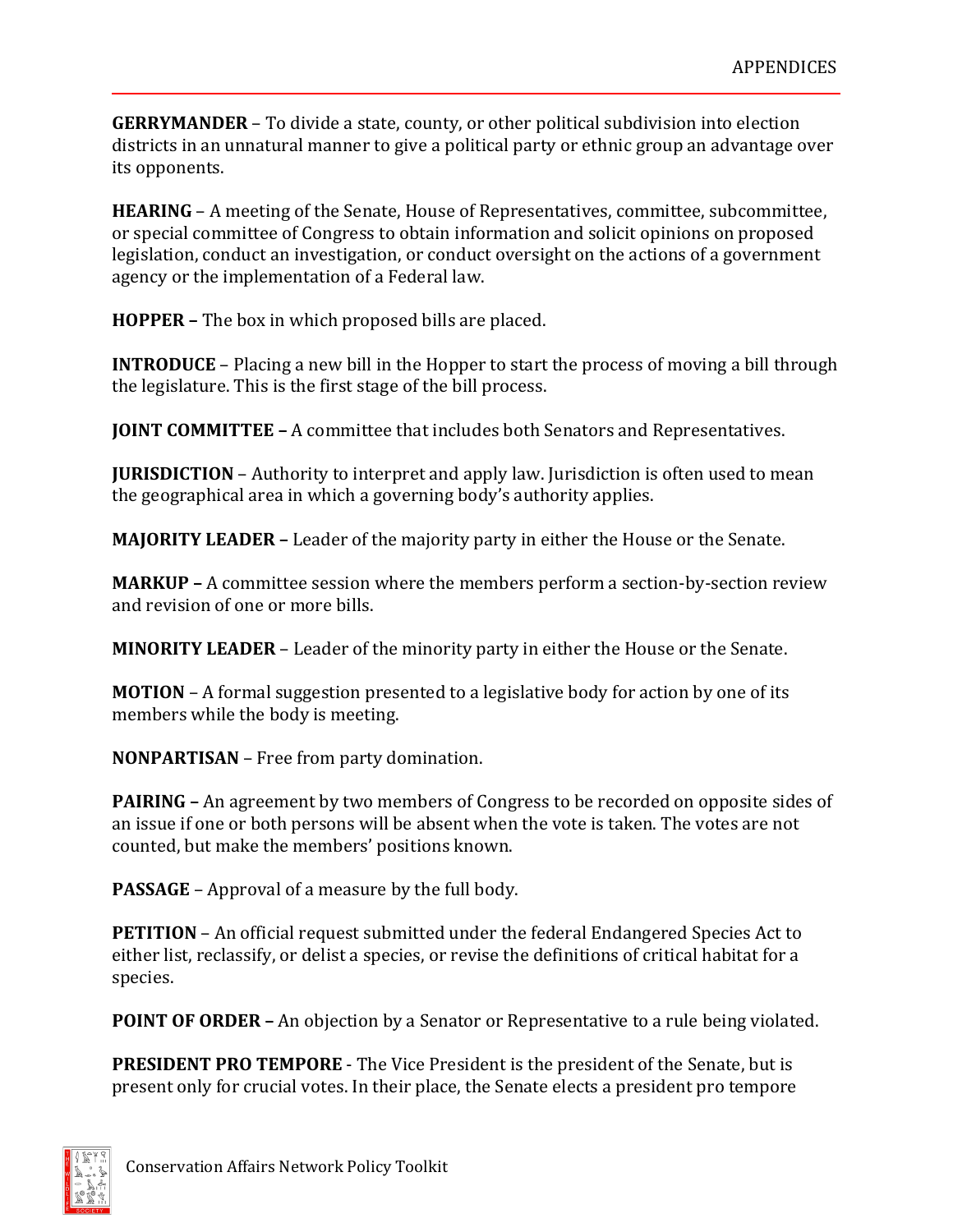(temporary president) who presides, or, when routine measures are being considered, assigns the job to a junior Senator.

**PREVIOUS QUESTION –** By a motion to "*move the previous question*," a Representative seeks to end debate and bring an issue to a vote. Senators do not have this debate‐limiting device.

**PRIVILEGE –** A privileged question is a motion that is considered before other motions. A "*question of privilege*" relates to the personal privilege of a Senator or Representative.

**PUBLIC HEARING - A meeting of a House or Senate committee or subcommittee during** which public testimony may be heard and formal action may be taken on any measure or matter before the committee or subcommittee.

**QUORUM** – The number of members of a legislative body who must be present before business may be conducted.

**RANKING MEMBER of a COMMITTEE –** a member of the minority party, typically determined by seniority, who is the voice of the minority party in that committee or subcommittee.

**RECESS –** Suspends legislative business and sets time for the next meeting of the legislative body.

**REPORT –** A committee's written record of its actions and views on a bill. The committee is required to report its findings to the House or Senate.

**RESOLUTION –** A formal statement of a decision or opinion by the House, Senate, or both.

- A **simple resolution** is made by one chamber and generally deals with that chamber's rules or prerogatives; does not need Presidential approval.
- A **concurrent resolution** is presented in both chambers and usually expresses a congressional view on a matter not within congressional jurisdiction; does not need Presidential approval.
- A **joint resolution is** procedurally the same as a bill and requires approval by both chambers and the President. These are used to authorize "continuing resolutions" to fund the government, declare war, create federal commissions and ad hoc bodies, etc.

**RIDER –** A provision added to a bill so it may "*ride*" to approval on the strength of the bill. Generally, riders are placed on appropriations bills and limit the uses of federal funds.

**SERGEANT AT ARMS** – Legislative officer who maintains order and controls access to the chamber at the direction of the presiding officer.

**SPECIAL RULE** – A simple resolution of the House of Representatives to permit the immediate consideration of legislation outside the standard procedures of the House.